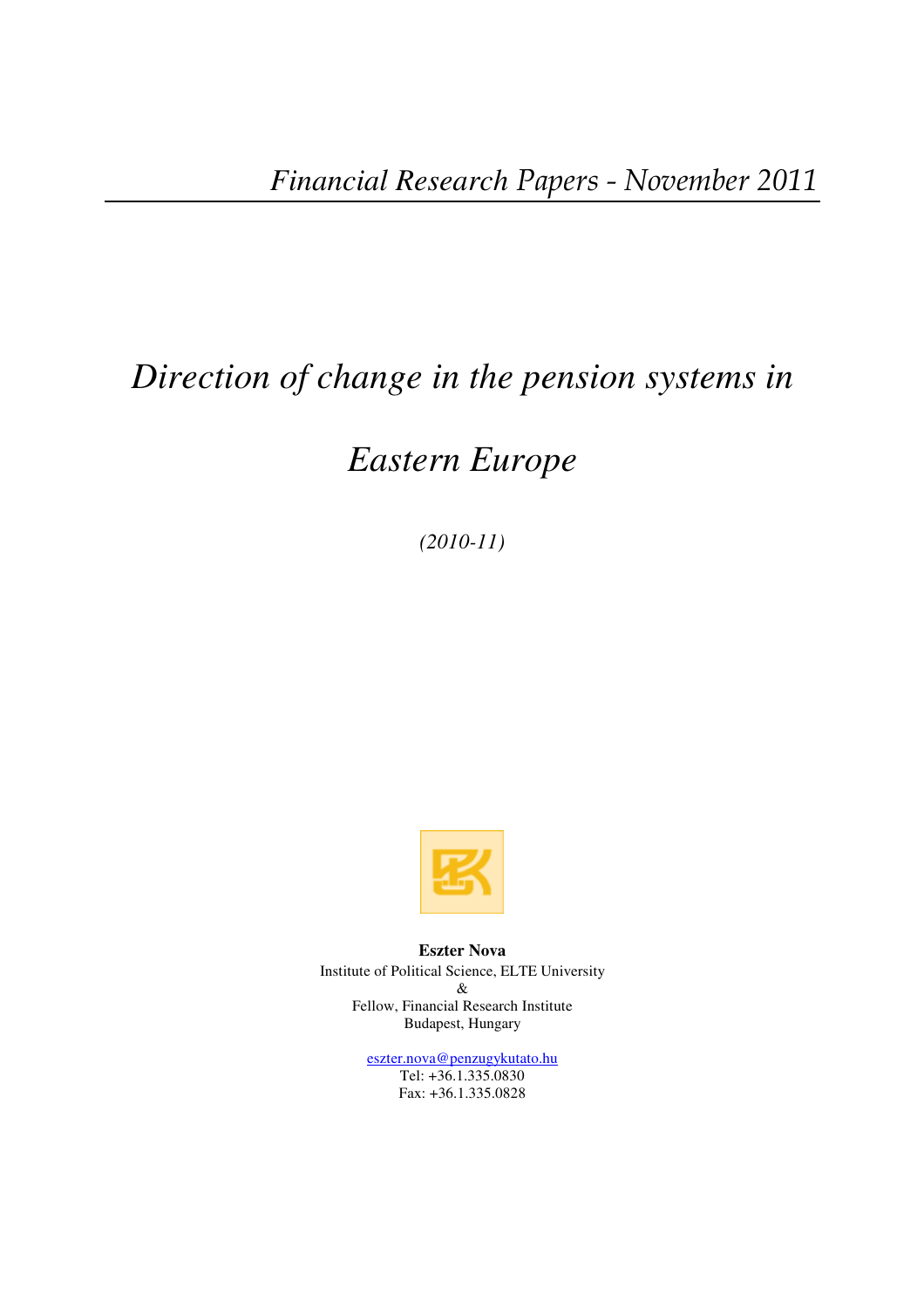# **Abstract**

*Pension costs are a considerable expenditure of every government and are not sustainable in their present form. The crisis has brought it to attention – but arguably not to the degree it would necessitate. Structural changes to the pension systems are thus rare and hard to come by. Most countries have started minor changes in the system, adjusted their pension ages, indexed the pension age to life expectancy or pension payments to pension contribution (defined contribution plans – for individuals or throughout the pension budget), others have started scrapping special pension benefits and revisited the issue of incapability benefits.* 

*This paper is about the unorthodox measures adapted in the reform of the pension schemes – most pronounced of which is the de facto nationalisation of the Hungarian mandatory private pension funds' assets to balance the 2011 budget. Most important in this light is the change on the proportion of public as opposed to private contribution and self-reliance in various pension systems.* 

*Keywords— Eastern Europe; Pensions; Fiscal policy JEL— H55; H6*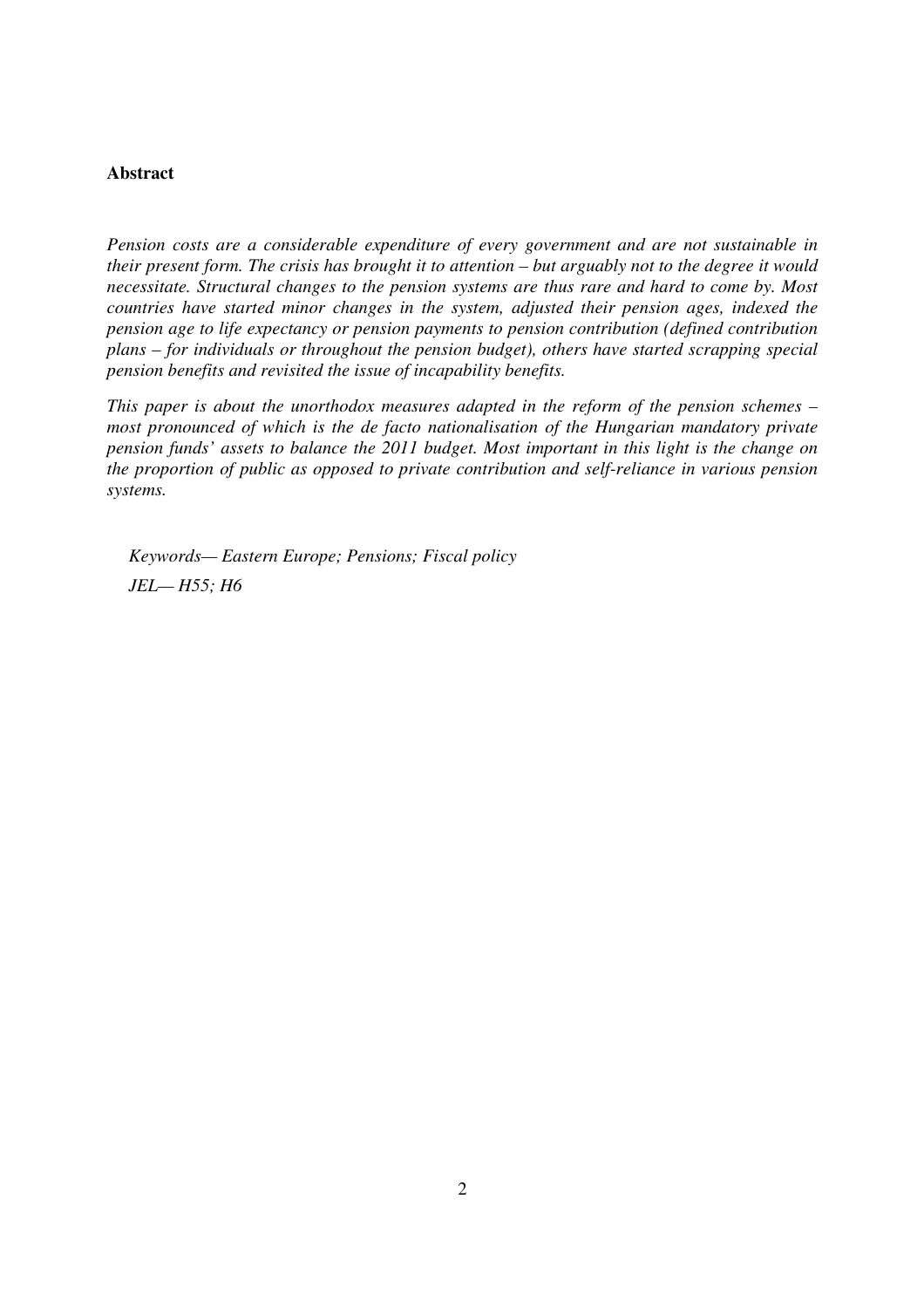### **HUNGARY**

The restructuring of the Hungarian pension system during 2010 happened as follows – leaving out the discussions, aborted plans and most of the rhetoric that went with it.<sup>1</sup>

Since the European Union does not allow the preferential accounting of budget deficit incurred by the pension shortfall due to the introduction of the private pension funds – but also demands a less than 3% deficit as part of the inflexible Maastricht criteria, the Hungarian government decided to abolish the achievement of the mandatory private pillar of the pension system (established in 1998) and to get hold of its assets.

According to the argument pension funds were extremely wasteful (due to lack of regulation), and their investments can hardly turn a profit if they invest in an ageing society with decreasing productivity. But allowing them to export capital to developing countries would be equally fatal economically. (This consideration, however, has completely escaped other countries without a capital market of their own – like Slovakia.) Private funds have also made huge losses during the crisis – not least because they were legally obliged to start moving their portfolio away from government bonds and into shares and other assets exactly by the time prices peaked before the crisis. Their losses were high on the (often populist) list of arguments against them.

To ensure the "voluntary" return to the public pension scheme, individuals were faced with the choice of either staying in the private pension fund – and lose all future public pensions for which they have to keep contributing nonetheless – or return to the public (pay as you go) pension pillar and lose ownership of their private pension savings amassed so far. To ensure the results, returning to the state pillar was set as default if the individual failed to declare otherwise. In the meantime, staying in the private pillar was denounced as "unsubscribing from the social contract" by leading politicians. The one-off payout of the real return of their

<sup>&</sup>lt;sup>1</sup> The first attempt to bridge the pension shortfall in the budget was to divert private pension savings for a period of 14 months (November 2010 – December 2011) – without specifying what would happen afterwards. Similar moves were made in Poland and the Baltic states, although in each case the governments obliged themselves to return the amount with interests after the end of the period.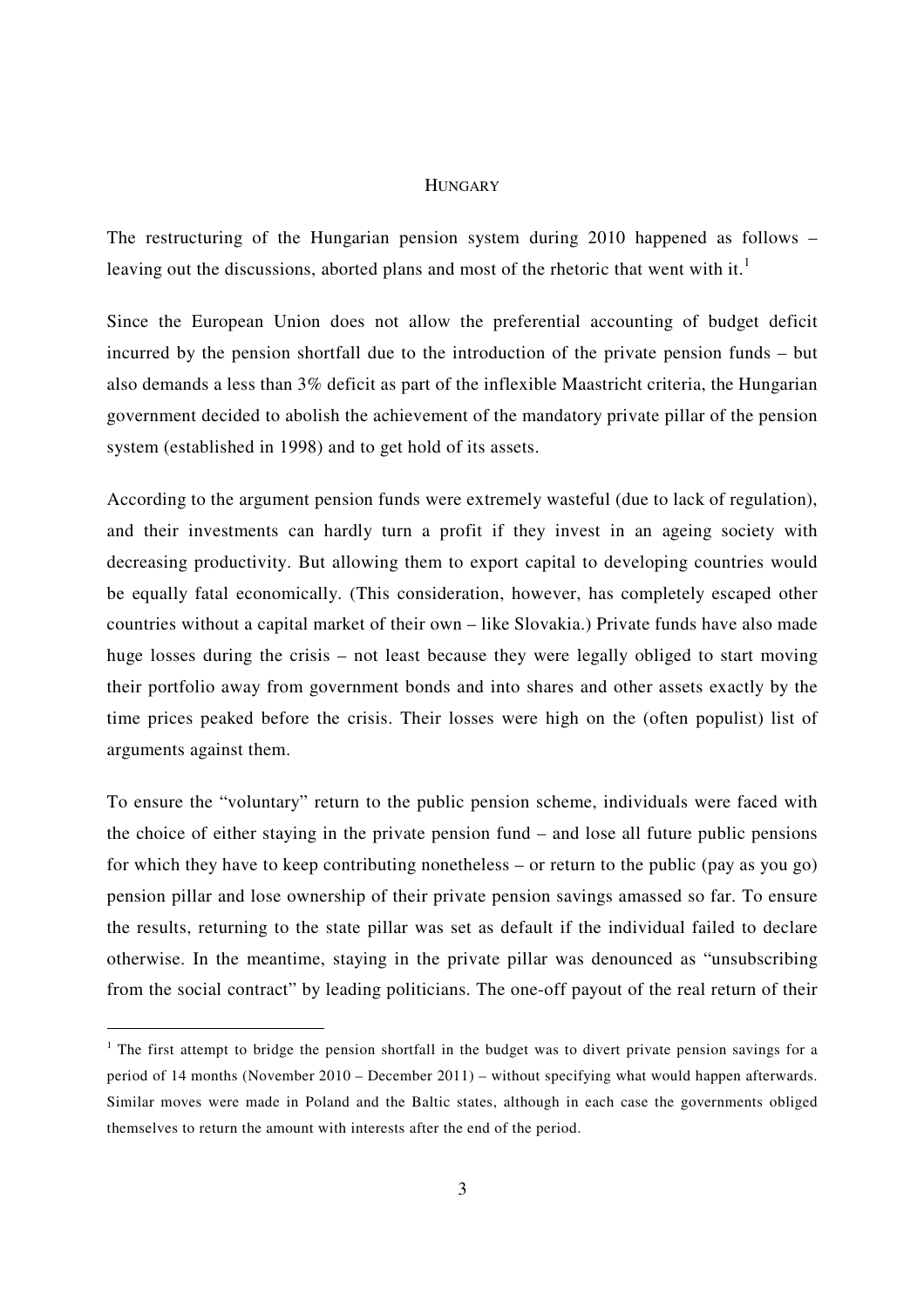savings was meant to sweeten the pill – even though the calculation of this return was extremely vague and suffered from heavy lobbying. It was also meant to demonstrate how little return the funds have made so far. (The payouts in 2011 have appeared in a one-off hike in the otherwise declining retail sales which then continued abating.<sup>2</sup>)

Eventually only three percent (roughly 100 000 people) have stayed in the private pension funds – low enough to risk their profitability – and awaiting further regulation, possibly to worsen their position. The contribution these members (and their employers) are still required to pay has changed into a form of tax so that it does not qualify them to either years spent in service, nor public pensions in the future. This contribution-turned-tax is approximately 75% of all pension contributions by an employee.

The HUF 2700 bn has then been transferred to a state fund for "reducing public debt and reforming pensions" – with its assets awaiting being sold on the market. Management of these assets is crucial to the future of the stock index and all companies present in their portfolio.

## EXAMPLES IN EASTERN EUROPE

Facing the same dilemma over the accounting of the pension shortfall in the budget deficit Poland (2.3%), Estonia (0%), Romania (2%), Latvia (2%) and Lithuania (2%) have all temporarily cut or ceased payments into the private funds with a promise to return the sum with interests, while the Czech Republic has embraced the support for the second pillar in the same period.

Most analysts have come to the conclusion that the situation of private pension pillars, prefinanced by international loans is extremely uncertain, especially when it comes to other targets like adherence to the one size fit all Maastricht criteria on public debt and budget deficits. (Velculescu, 2011)

<sup>&</sup>lt;sup>2</sup> Source: http://hvg.hu/gazdasag/20111021 realhozam kiskereskedelem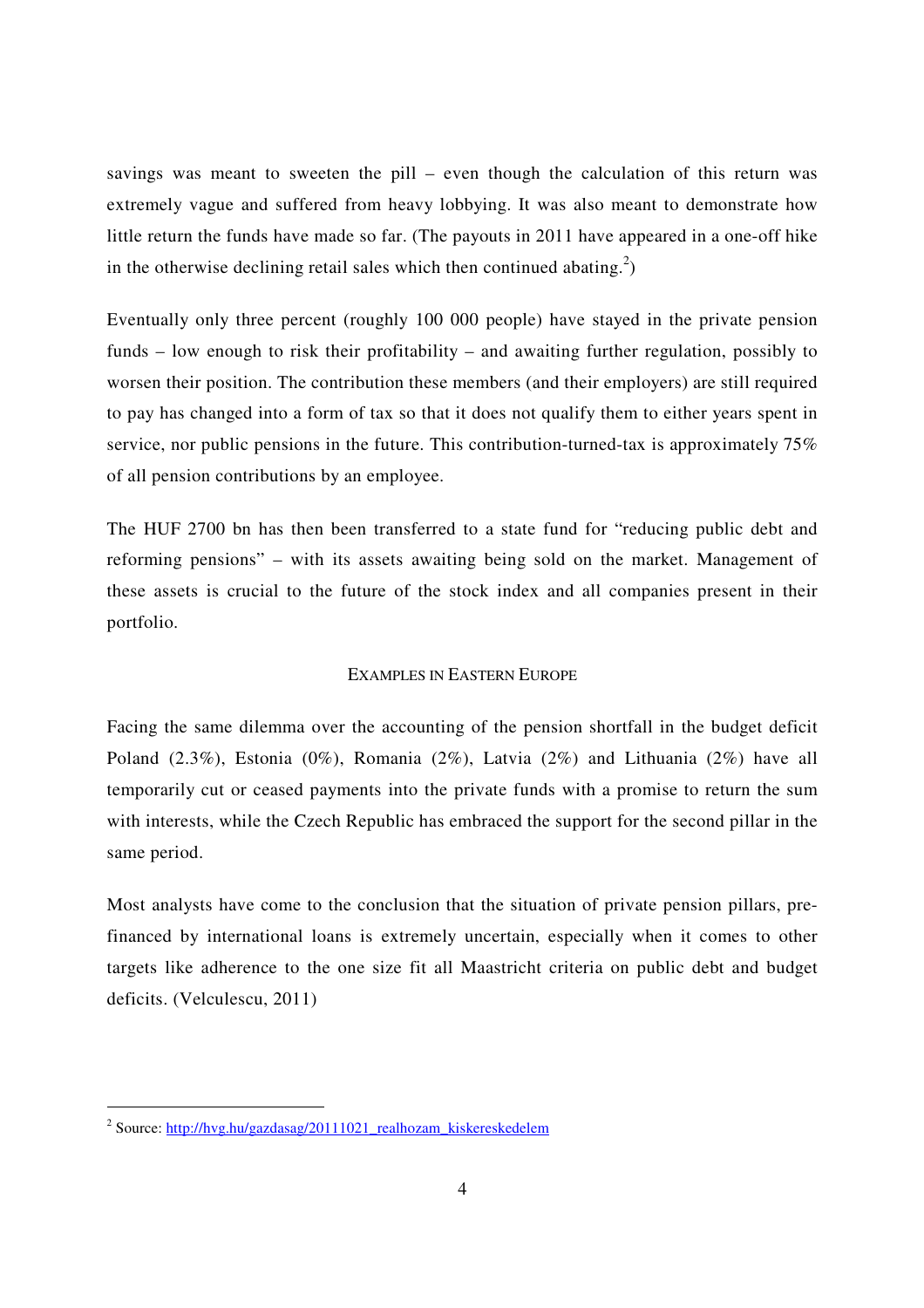# CZECH REPUBLIC

The recent Czech pension reforms took the opposite direction in that the Czech Republic is planning to set up its private pension pillar. The Czech pensions-to-GDP ratio (8.5%) is better than the European average (11.7%) in 2008, but the pension reform is crucial to the sustainability of the public debt. The bill is the Czechs' first major attempt to overhaul their publicly funded pension system since the fall of communism. It will allow workers to voluntarily divert 3% of the 28% social insurance tax, which they currently pay into the public system, into privately administered funds instead. They must supplement that with another 2% of their salaries. The opt-out cost will be covered by unifying two separate rates of value added tax at 17.5% in 2013, triggering opposition.

Investors have mostly welcomed the plan and say it sends a better message than the seizure of pension assets by Hungary's government and Poland's diluting of the privately funded portion of its pension scheme to plug large present budget deficits. But the Czech reforms are weaker than originally hoped and fewer people may subscribe due to its voluntary nature, which means planned budget consolidation goals may not be reached.<sup>3</sup>

The rate of contribution should increase to 5% by 2019. It would cost CZK 30billion to the budget in 2013 and its cost would either be covered through increased VAT on certain items, a single 19% VAT rate, or the profits of the state-owned Czech Energy giant (CEZ).  $4$ 

<sup>3</sup> Source: Fölpuhult a cseh nyugdíjreform. Portfolio.hu 19 February 2011 http://index.hu/gazdasag/2011/02/19/a magyar pelda miatt puhult fol a cseh nyugdireform/ Czech Republic kicks off pension reform, 14 July 2011 http://www.euractiv.com/socialeurope/czech-republic-kicks-pension-reformnews-506552

<sup>4</sup> Source: Jirák, Pavel: Pension System Reformin the Czech Republic EBRD Research, 1 April 2011 http://www.ebrd.com/downloads/research/news/RT\_1\_Jirak.pdf

A csehek a magánpénztárakba tesznek pénzt az államiból, Világgazdaság, 18 February 2011 http://www.vg.hu/gazdasag/gazdasagpolitika/a-csehek-a-maganpenztarakba-tesznek-penzt-az-allamibol-341325 and ODS calls government partners to agree to real pension reform, The Prague Monitor, 18 January 2011 http://praguemonitor.com/2011/01/18/ods-calls-govt-partners-agree-real-pension-reform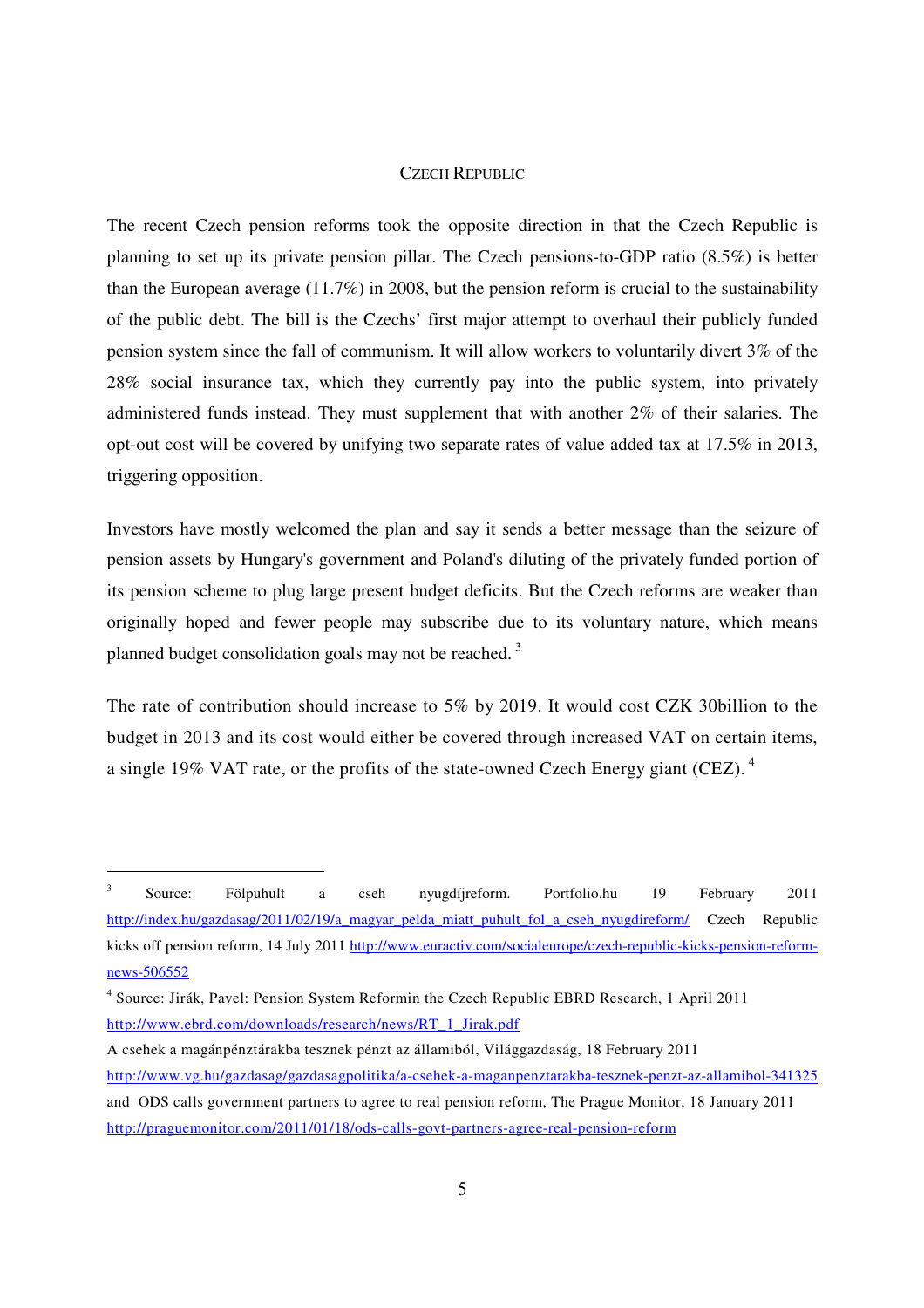### SLOVAKIA

Slovakia already has a three-pillar pension system but aims to strengthen its private pillar nonetheless. The second pillar could become mandatory for new entrants of the job market – but allow them to leave in the first three years if they are unconvinced. Contributions to the third, voluntary savings pillar would, however, stop enjoying tax cuts and exemptions.<sup>5</sup>

The 2010 results of the Slovakian pension funds were bleak. Funds blame the regulation of the Fico-administration for the lower than inflation returns. The previous Fico-cabinet had obliged the funds to conduct mark-to-market valuations twice a year (as opposed to every five years under previous regulation) and top up the funds if there are losses to the customer. This had drastically reduced their appetite for risk.

The Radicova-government would support the second pillar but made the savings in the third pillar subject to taxes as part of the austerity package. The approaching general elections in early 2012 could bring a change in this approach.

# POLAND

The second pillar was created in Poland in 1999 as a part of a pension overhaul – in 2010 it caused a 22.5 billion zloty shortfall to the state pillar funded by the budget. <sup>6</sup> Poland has been facing the same dilemma regarding the accounting of their pension shortfall in 2010 but solved the problem by the controversial step of temporarily diverting contributions to the second pillar. The step, however, was less radical than the Hungarian example because it wasn't followed by seizure of their assets.

Before 2010 the first pillar contribution was 12.1% of gross salaries in Poland. As part of the reform, the second pillar contribution was reduced from 7.3% to 2.3% - the state pension

<sup>&</sup>lt;sup>5</sup> National Reform Programme of the Slovak Republic for 2011-2014, April 2011 http://ec.europa.eu/europe2020/pdf/nrp/nrp\_slovakia\_en.pdf

<sup>6</sup> Velculescu, Delia: Pension Reform in Emerging Europe – Te Uncertain Road Ahead, IMF 1 April 2011 http://www.ebrd.com/downloads/research/news/Velculescu.pdf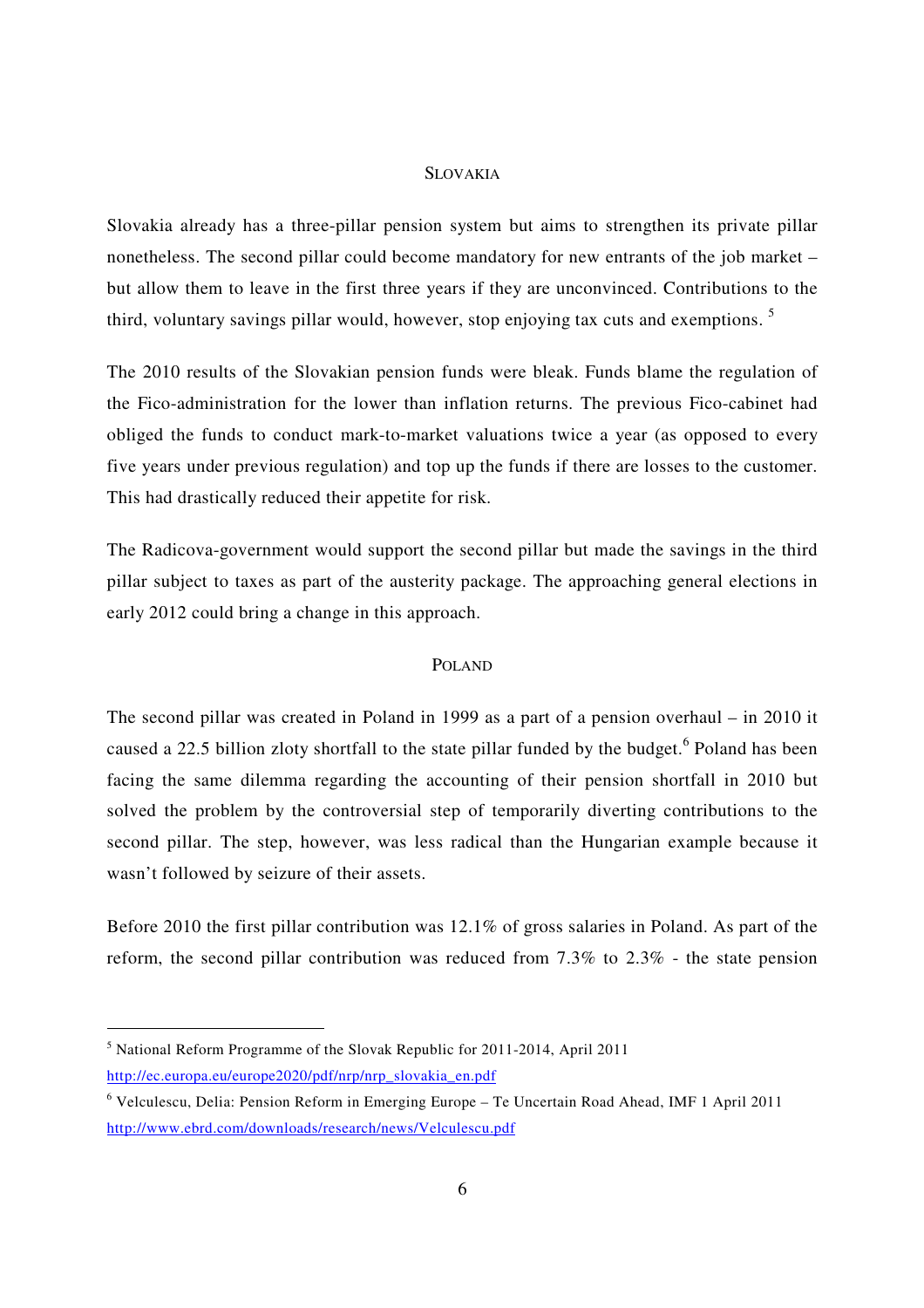fund receives the rest. Until 2017, when it would grow back to 3.5% - still far from the original level of 7.3%.

The aim is to reduce deficit and thus the public debt – a rise of which above  $55\%$  of GDP is against the Polish constitution. In 2010 it grew to 53.2% of GDP while deficit was at 7.9%. According to the government's calculation debt would be as low as 40% of GDP if only its pension liabilities weren't part of it. Former communist countries have often proposed to Brussels to exempt their pension shortfall from the Maastricht deficit criteria – without any result. Poland has achieved that it would be taken into account during the excessive deficit procedure in the future.<sup>7</sup>

 $<sup>7</sup>$  On top of the private pension funds, the 1999 pension reform in Poland has created a Demographic Reserve Fund</sup> (FRD) in order to balance the demographic shortfall. The Polish government has in 2010 allowed for the second time to release money from the fund in order to cover current pension expenditure – triggering opposition and trade unions to denounce its irresponsibility. (The Fund received  $0.1\%$  of the pension contributions at the beginning – gradually meant to increased to 1%. This, however, has been halted by 0.35% because no government has ever honoured this target. Source: Tartalékalapból fizetik a nyugdíjakat Lengyelországban, August 2011 http://kitekinto.hu/europa/2011/08/18/tartalekalapbol\_fizetik\_a\_nyugdijakat\_lengyelorszagban/